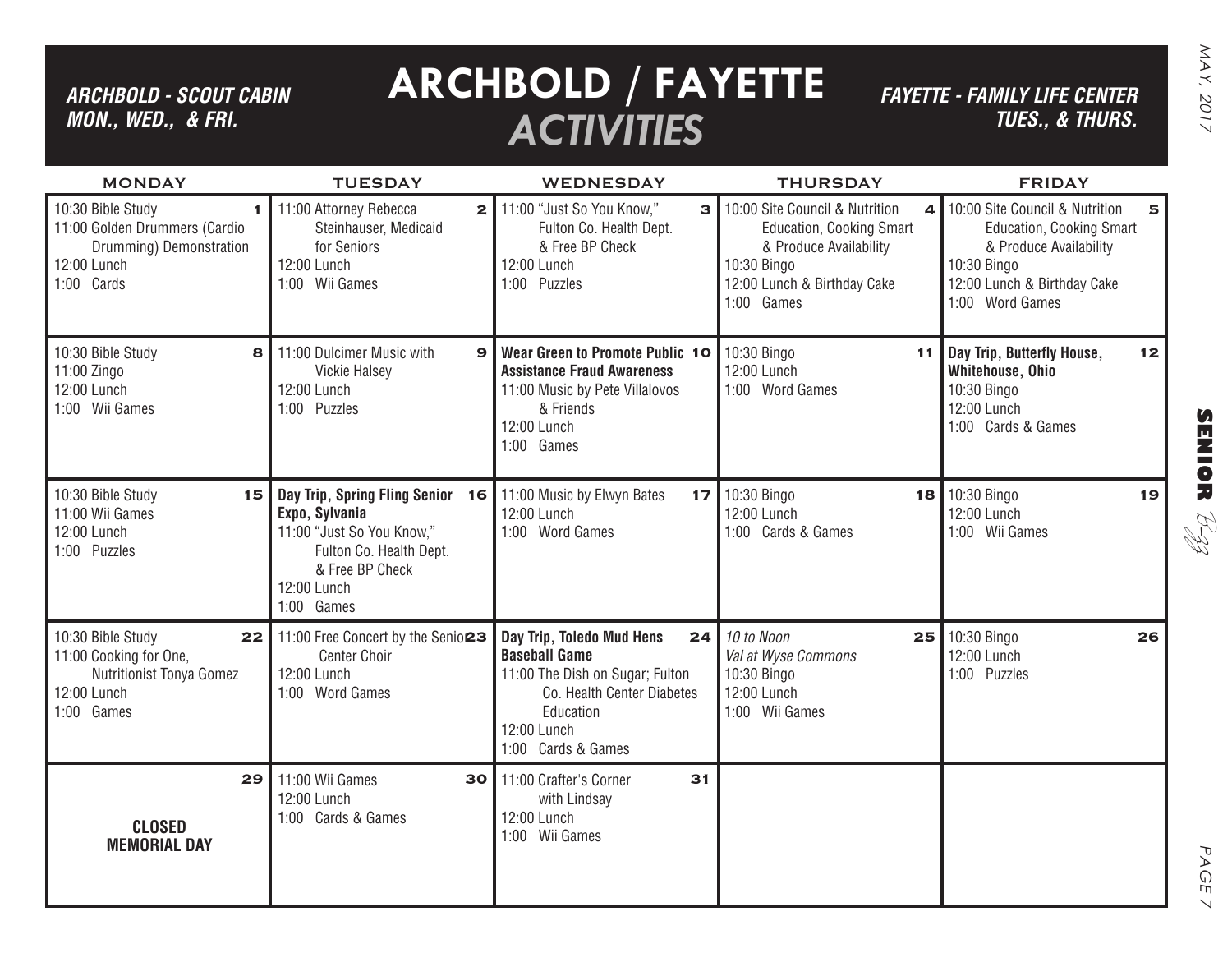| DELTA-101 NORTHWOOD DR.<br><b>UNITED METHODIST CHURCH</b><br><b>TUES. &amp; THURS.</b>                                                                             |                                                                                                                                                                                             | <b>DELTA / SWANTON</b><br><b>ACTIVITIES</b>                                                                                                            |                                                                                                                                                                      | <b>SWANTON</b><br><b>217 CHESTNUT ST.</b><br>MON., WED., & FRI                                                                                                                                        | PAGE<br>$\infty$                      |
|--------------------------------------------------------------------------------------------------------------------------------------------------------------------|---------------------------------------------------------------------------------------------------------------------------------------------------------------------------------------------|--------------------------------------------------------------------------------------------------------------------------------------------------------|----------------------------------------------------------------------------------------------------------------------------------------------------------------------|-------------------------------------------------------------------------------------------------------------------------------------------------------------------------------------------------------|---------------------------------------|
| <b>MONDAY</b><br>9:45 Walking on Outdoor Path 1                                                                                                                    | <b>TUESDAY</b><br>11:00 Music by Elwyn Bates<br>$\mathbf{2}$                                                                                                                                | <b>WEDNESDAY</b><br>10:00 Site Council & Nutrition<br>3                                                                                                | <b>THURSDAY</b><br>10:00 Site Council & Nutrition<br>4                                                                                                               | <b>FRIDAY</b><br>9:45 Walking on Outdoor Path<br>5                                                                                                                                                    |                                       |
| (weather permitting)<br>11:00 Learn to Play Hand & Foot<br>(Card Game) with Cinda F.<br>12:00 Lunch<br>1:00 Cards                                                  | 12:00 Lunch<br>12:45 Walking Outdoors,<br>Parking Lot<br>1:00 Games                                                                                                                         | <b>Education</b> ; Cooking Smart<br>& Produce Availability<br>10:30 Bingo<br>12:00 Lunch & Birthday Cake from<br>Swanton Health Care<br>1:00 Wii Games | <b>Education; Cooking Smart</b><br>& Produce Availability<br>10:30 Bingo<br>12:00 Lunch & Birthday Cake<br>12:45 Walking Outdoors,<br>Parking Lot<br>1:00 Word Games | (weather permitting)<br>11:00 Run For the Roses Kentucky<br>Derby Party; Ladies, bring a<br>decorated hat; Gentlemen,<br>wear a bow tie<br>12:00 Lunch<br>1:00 Puzzles                                |                                       |
| 9:45 Walking on Outdoor Path 8<br>(weather permitting)<br>11:00 "Just So You Know,"<br>by Fulton Co. Health Dept.<br>& Free BP Checks<br>12:00 Lunch<br>1:00 Games | 11:00 "Just So You Know,"<br>9<br>by Fulton Co. Health Dept.<br>& Free BP Checks<br>12:00 Lunch<br>12:45 Walking Outdoors,<br>Parking Lot<br>1:00 Wii Games                                 | 10 to Noon Val at Delta Library 10<br>10:30 Bingo<br>12:00 Lunch<br>1:00 Word Games                                                                    | 10 to Noon<br>11<br>Val at Swanton Library<br>10:30 Bingo<br>12:00 Lunch<br>12:45 Walking Outdoors,<br>Parking Lot<br>1:00 Puzzles                                   | Day Trip, Butterfly House,<br>12<br>Whitehouse, Ohio; Wear a<br><b>Senior Center Hat or Shirt</b><br>9:45 Walking on Outdoor Path<br>(weather permitting)<br>11:00 Bunco<br>12:00 Lunch<br>1:00 Cards | $\boldsymbol{\Omega}$<br><b>MNIOR</b> |
| 9:45 Walking on Outdoor Path 15<br>(weather permitting)<br>11:00 Tips from Promedica<br><b>Stroke Network</b><br>12:00 Lunch<br>1:00 Wii Games                     | Day Trip to Spring Fling Senior 16<br>Expo, Sylvania, Ohio<br>11:00 PoKeNo, Bring Pennies<br>12:00 Lunch<br>12:45 Walking Outdoors,<br>Parking Lot<br>1:00 Word Games                       | 10:30 Bingo<br>17 <sub>l</sub><br>12:00 Lunch<br>1:00 Puzzles                                                                                          | 10:30 Bingo<br>12:00 Lunch<br>12:45 Walking Outdoors,<br>Parking Lot<br>1:00 Cards                                                                                   | 18 9:45 Walking on Outdoor Path 19<br>(weather permitting)<br>11:00 PoKeNo, Bring Pennies<br>12:00 Lunch<br>1:00 Wii Games                                                                            | RI<br>H                               |
| 9:45 Walking on Outdoor Path 22<br>(weather permitting)<br>11:00 Alzheimer's Association,<br><b>Marilyn Ward</b><br>12:00 Lunch<br>1:00 Word Games                 | 10 to Noon<br>23<br>Val at Evergreen Library<br>11:00 Update from Community Health<br>Professionals by Kaysie Kessler<br>12:00 Lunch<br>12:45 Walking Outdoors, Parking Lot<br>1:00 Puzzles | Day Trip to Toledo Mud Hens 24<br><b>Baseball Game</b><br>10:30 Turkey Bingo;<br>It's Halfway to Thanksgiving!<br>12:00 Lunch<br>1:00 Cards            | 10:00 Extended Turkey Bingo; 25<br>It's Halfway to Thanksgiving!<br>12:00 Lunch<br>12:45 Walking Outdoors,<br>Parking Lot<br>1:00 Wii Games                          | Walking on Outdoor Path 26<br>9:45<br>(weather permitting)<br>11:00 Attorney Rebecca Steinhauser,<br><b>Medicaid for Seniors</b><br>12:00 Lunch<br>1:00 Cards                                         |                                       |
| 29<br><b>CLOSED</b><br><b>MEMORIAL DAY</b>                                                                                                                         | <b>Wear a Senior Center</b><br><b>Hat or Shirt</b><br>11:00 Music by Jimmy Stewart<br>12:00 Lunch<br>12:45 Walking Outdoors,<br>Parking Lot<br>1:00 Cards                                   | 30   10:30 Bingo with Mystery Caller 31<br>12:00 Lunch<br>1:00 Wii Games                                                                               |                                                                                                                                                                      |                                                                                                                                                                                                       | MAX,<br>2017                          |